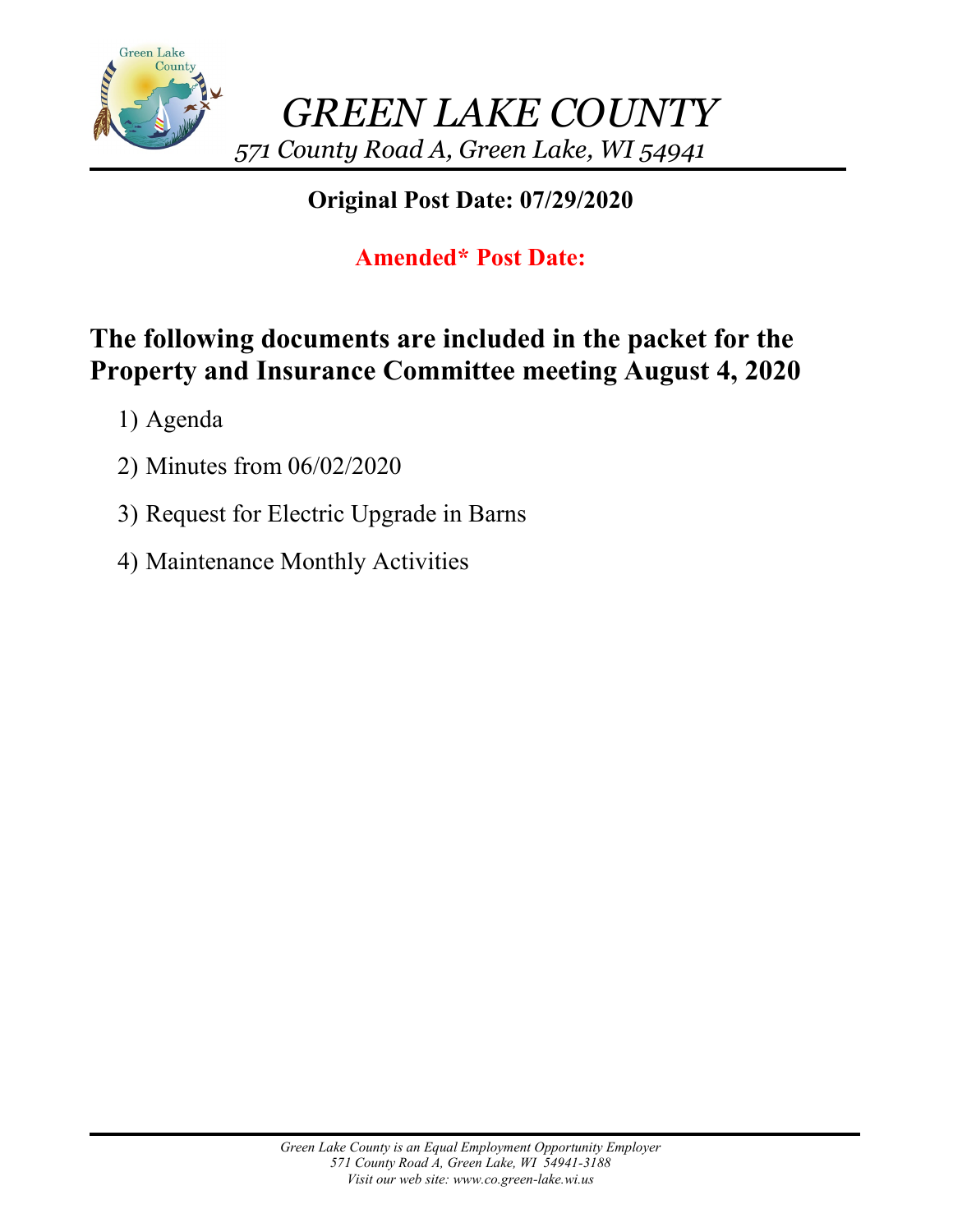

# *GREEN LAKE COUNTY OFFICE OF THE COUNTY CLERK*

 *Elizabeth Otto Office: 920-294-4005 County Clerk FAX: 920-294-4009*

| <b>Meeting Notice</b><br>Date: August 4th, 2020 Time: 4:30 PM<br>Location: Government Center, County Board Room, 571 County Road A, Green Lake WI                                                                                                                                                                                                                                                                                                                                                                                                                                                                                                                                                                                                                                                                                                                                                                                                                                                                                                                                                                                                                                                                                                           |
|-------------------------------------------------------------------------------------------------------------------------------------------------------------------------------------------------------------------------------------------------------------------------------------------------------------------------------------------------------------------------------------------------------------------------------------------------------------------------------------------------------------------------------------------------------------------------------------------------------------------------------------------------------------------------------------------------------------------------------------------------------------------------------------------------------------------------------------------------------------------------------------------------------------------------------------------------------------------------------------------------------------------------------------------------------------------------------------------------------------------------------------------------------------------------------------------------------------------------------------------------------------|
|                                                                                                                                                                                                                                                                                                                                                                                                                                                                                                                                                                                                                                                                                                                                                                                                                                                                                                                                                                                                                                                                                                                                                                                                                                                             |
| <b>AGENDA</b>                                                                                                                                                                                                                                                                                                                                                                                                                                                                                                                                                                                                                                                                                                                                                                                                                                                                                                                                                                                                                                                                                                                                                                                                                                               |
| Committee<br>Call to Order<br>1.<br><b>Members</b><br>Certification of Open Meeting Law<br>2.<br>David Abendroth, Chair<br>Pledge of Allegiance<br>3.<br><b>Charles Buss</b><br>Approval of Minutes: 06/02/2020<br>4.<br>Patti Garro<br>Purchase Requests-Highway Electric Upgrade to Barns<br>5.<br>Richard Trochinski<br>6. Summer Maintenance LTE (Limited Term Employees)<br>Keith Hess<br>7. 2021 Budget Discussion<br>Maintenance<br>Elizabeth Otto, Secretary<br>Purchasing/Utilities<br>Insurance<br>$\bullet$<br>Maintenance Report<br>8.<br>• Buildings and Grounds Report<br>• Monthly Activities<br>9. Committee Discussion<br>• Future Meeting Dates: Regular Meeting 09/01/2020 -4:30 PM<br>• Future Agenda items for action & discussion<br>10. Adjourn<br>Due to the COVID-19 pandemic, this meeting will be conducted and available<br>through in person attendance (6 ft. social distancing required) or audio/visual<br>communication. Remote access can be obtained through the following link:<br>Join Zoom Meeting<br>https://zoom.us/j/96968065855?pwd=dkNXTXNJV09tYkJ2NGhTOVBxYzgzdz09<br>Meeting ID: 969 6806 5855<br>Passcode: 458322<br>Dial by your location<br>+1 301 715 8592 US (Germantown)<br>+1 312 626 6799 US (Chicago) |

**Please note: Meeting area is accessible to the physically disabled. Anyone planning to attend who needs visual or audio assistance, should contact the County Clerk's Office, 294-4005, not later than 3 days before date 0f the meeting.**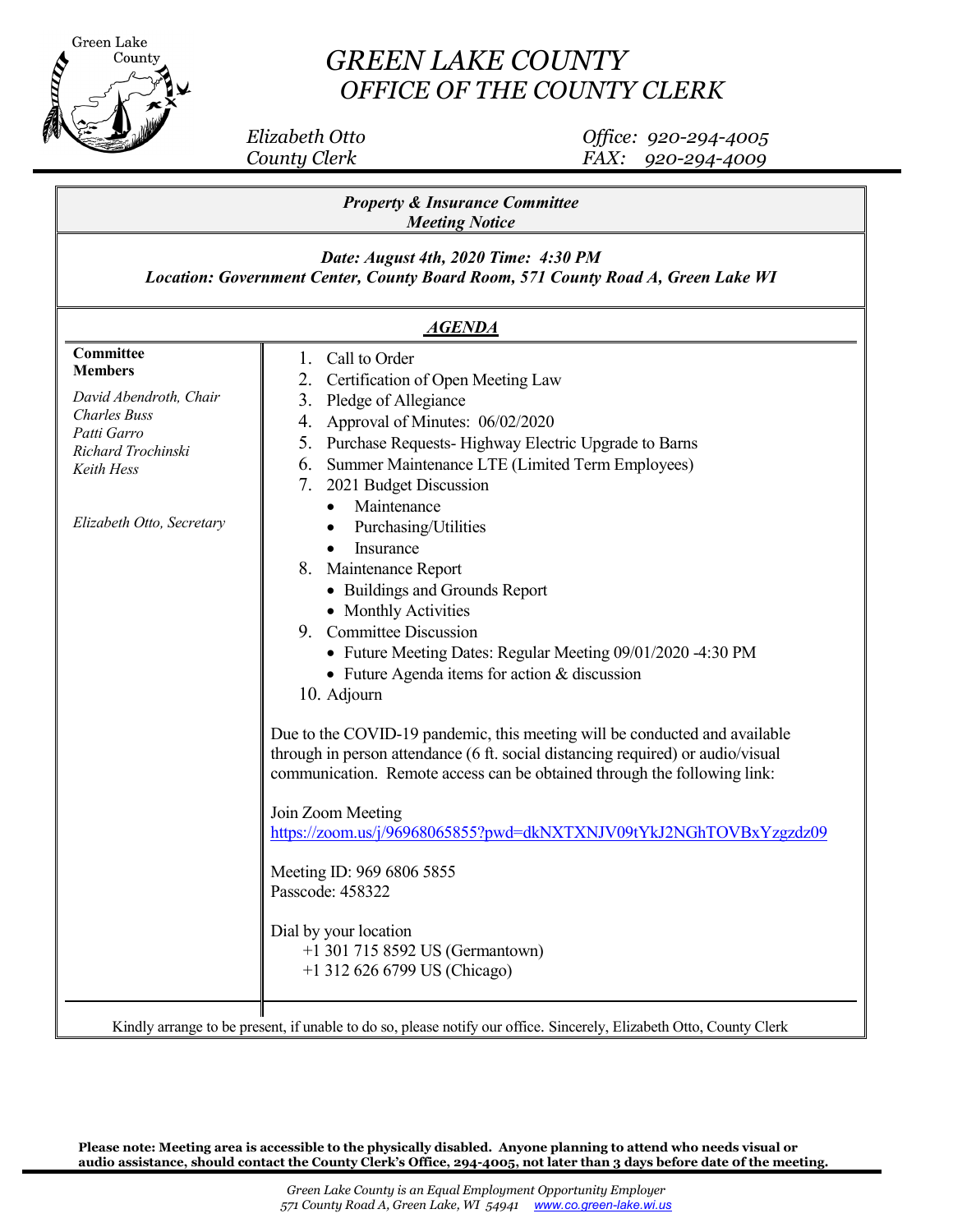## **PROPERTY AND INSURANCE COMMITTEE June 2, 2020**

The meeting of the Property and Insurance Committee was called to order by County Clerk Liz Otto on Tuesday, June 2, 2020 at 4:30 PM in the Green Lake County Board Room, Green Lake County Government Center, 571 County Road A, Green Lake, WI. The meeting was held both in person and via Zoom due to the COVID-19 pandemic. Requirements of the open meeting law were certified as being met. The pledge of allegiance was recited.

Present: Patti Garro Keith Hess Richard Trochinski (via Zoom) David Abendroth Chuck Buss (4:35 – via Zoom)

Other County employees present: Dawn Klockow, Corporation Counsel; Cathy Schmit, County Administrator (4:35 - via Zoom); Harley Reabe, County Board Chair (4:35); Matt Vandekolk, Chief Deputy.

## **ELECTION OF CHAIR**

County Clerk Liz Otto called for nominations for Chair of the committee. *Motion/second (Garro/Hess)* to nominate Dave Abendroth for Chair. *Motion/second (Hess/Garro)* to close the nominations and cast a unanimous ballot for Dave Abendroth as Chair. Motion carried with no negative vote. Abendroth seated as Chair.

### **ELECTION OF VICE CHAIR**

Chair Abendroth called for nominations for Vice Chair. *Motion/second (Hess/Abendroth)* to nominate Patti Garro for Vice Chair. *Motion/second (Abendroth/Garro)* to close the nominations and cast a unanimous ballot for Patti Garro as Vice Chair. Motion carried with no negative vote.

## **MINUTES**

*Motion/second (Hess/Garro)* to approve the minutes of March 3, 2020 with no additions or corrections. Motion carried with no negative vote.

## **EXPLANATION OF CURRENT BUILDINGS, ASSETS AND INSURANCE COVERAGE**

County Clerk Liz Otto stated that a listing of all current properties, vehicles, and property in the open was sent to all committee members prior to the meeting along with insurance policy summaries. Otto advised if anyone had any questions to contact her in the future.

## **LINE ITEM TRANSFER – INSURANCE BUDGET**

Transfer \$8,115.00 from the Worker's Compensation insurance budget to the Vehicle Comprehensive budget and the Public Liability budget.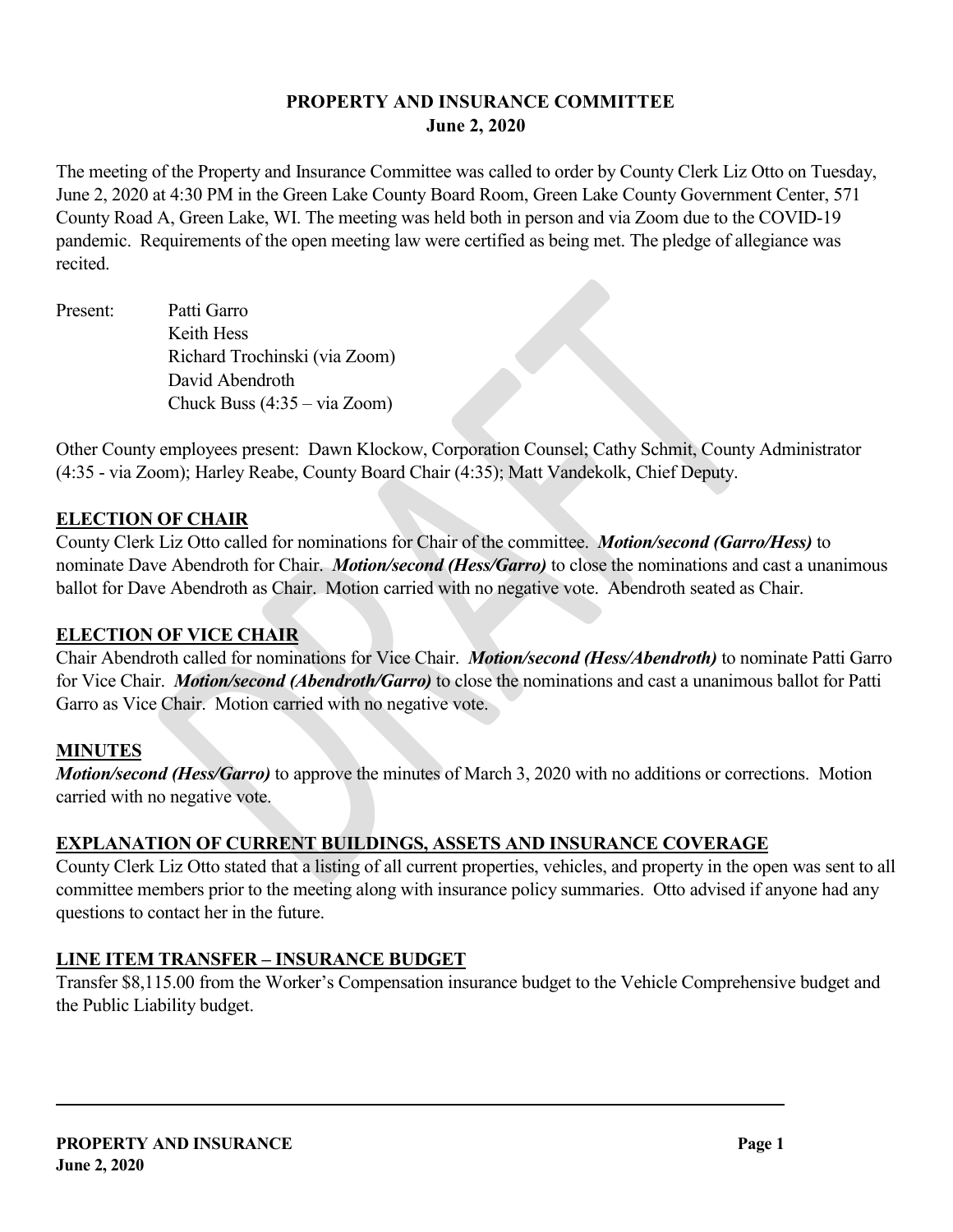*Motion/Second (Hess/Garro)* to approve the transfer and send to Finance for final approval. Motion carried with no negative vote.

### **MAINTENANCE REPORT**

- Building and Grounds Report report reviewed with no discussion
- Monthly Activities report reviewed with no discussion

### **COMMITTEE DISCUSSION**

**Future Meeting Date:** July 7, 2020 at 4:30 PM. **Future Agenda items for action & discussion:** summer maintenance limited term employees

**ADJOURNMENT** *Motion/second (Garro/Hess)* to adjourn the meeting at 4:40 PM. Motion carried with no negative vote.

Submitted by,

Liz Otto County Clerk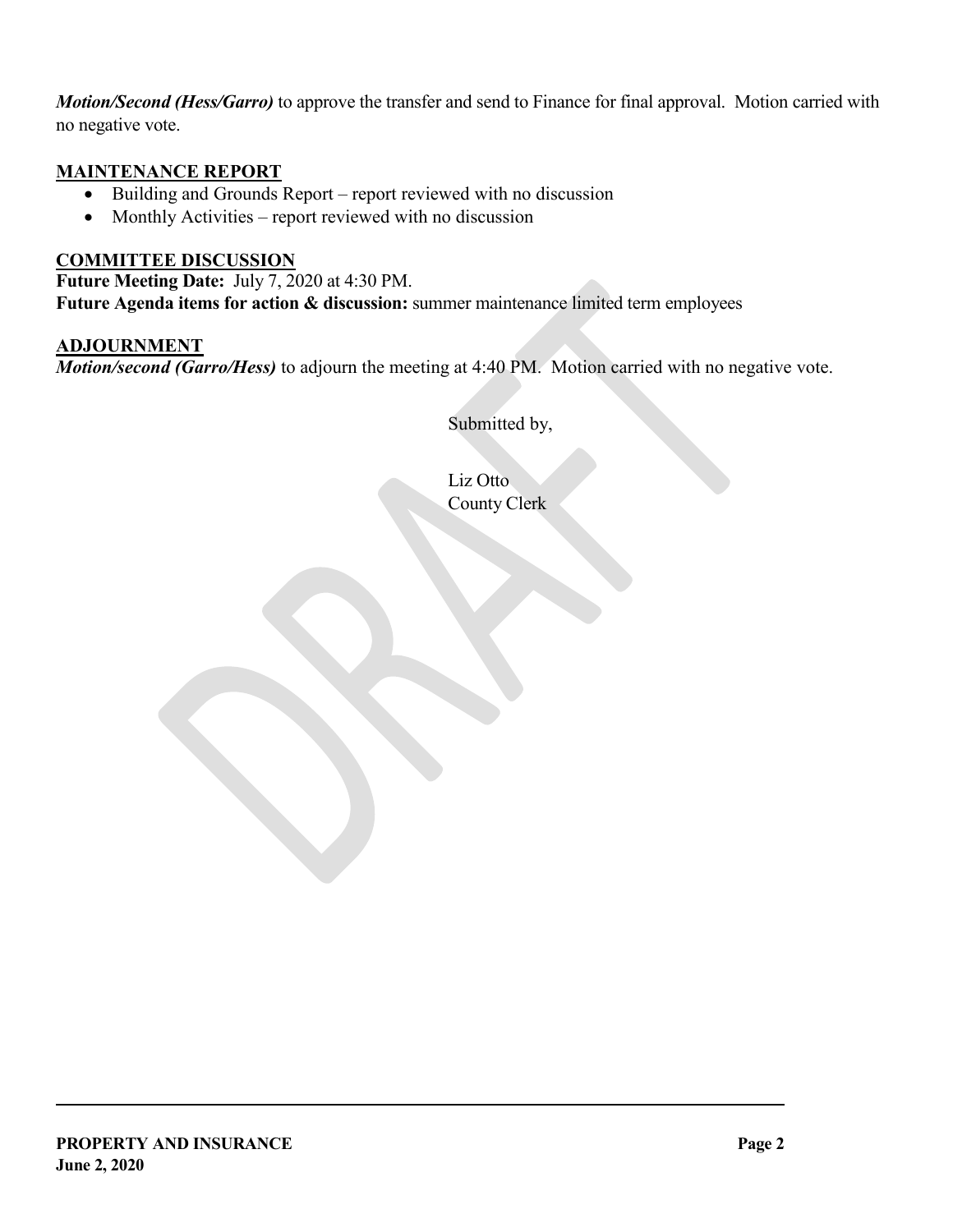

# Item To Be Purchased:

Electrical Upgrade of Barns

Department: Highway

Account Number: 20-701-29-53270-350-000

Governing Committee: Highway

Governing Committee Approval Date: 07/08/2020

P&I Approval Date:

# Reason for Purchase:

Overloading problems during the Fair.

A Class 1 notification was published in the papers. One Company (Pulvermacher Enterprises, Inc.) submitted a proposal as follows:

- \$ 2,900.00 200A panel and service upgrade to pig barn
- \$ 3,650.00 14 Outlets split up between 6 circuits and on their own breakers (pig barn)
- \$ 4,900.00 4 Outlets on their own breaker (beef barn)

\$11,450.00 TOTAL COST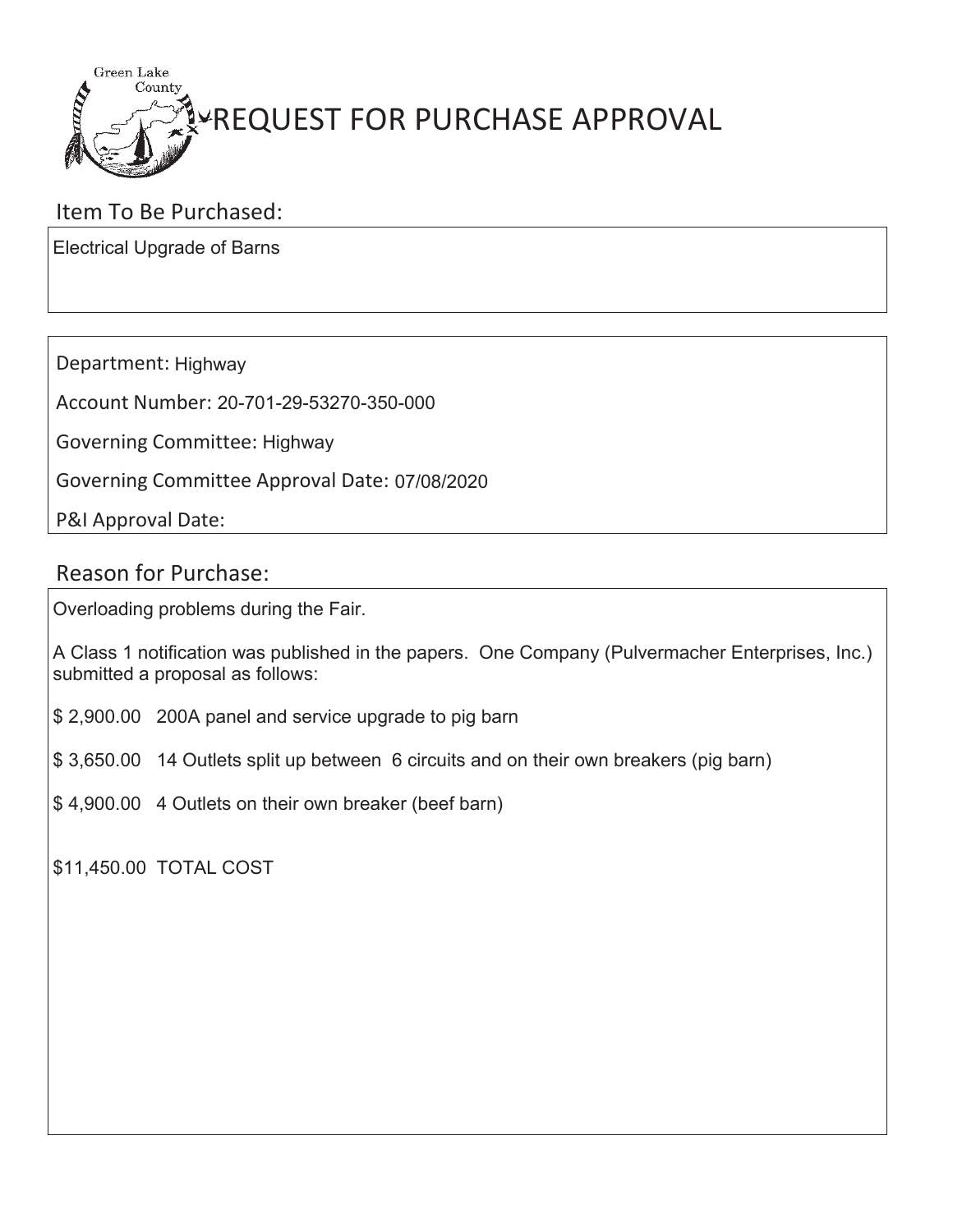

Please find attached 3 quotes. Each quote was prepared based on the drawing from Jason Chapman. All of the electrical wiring will be prepared as a barn application. All the wiring is encased in PVC pipe and GFI protected. Each quote is specific to the location and project that it is covering.

On the beef barn we will ground/bond the metal building to prevent people from being shocked from the building.

Thank you for the opportunity to bid this project. When you are ready to schedule this work, or if you have additional questions, please contact Dale at (920) 295-6262.

Thank you, Dale Pulvermacher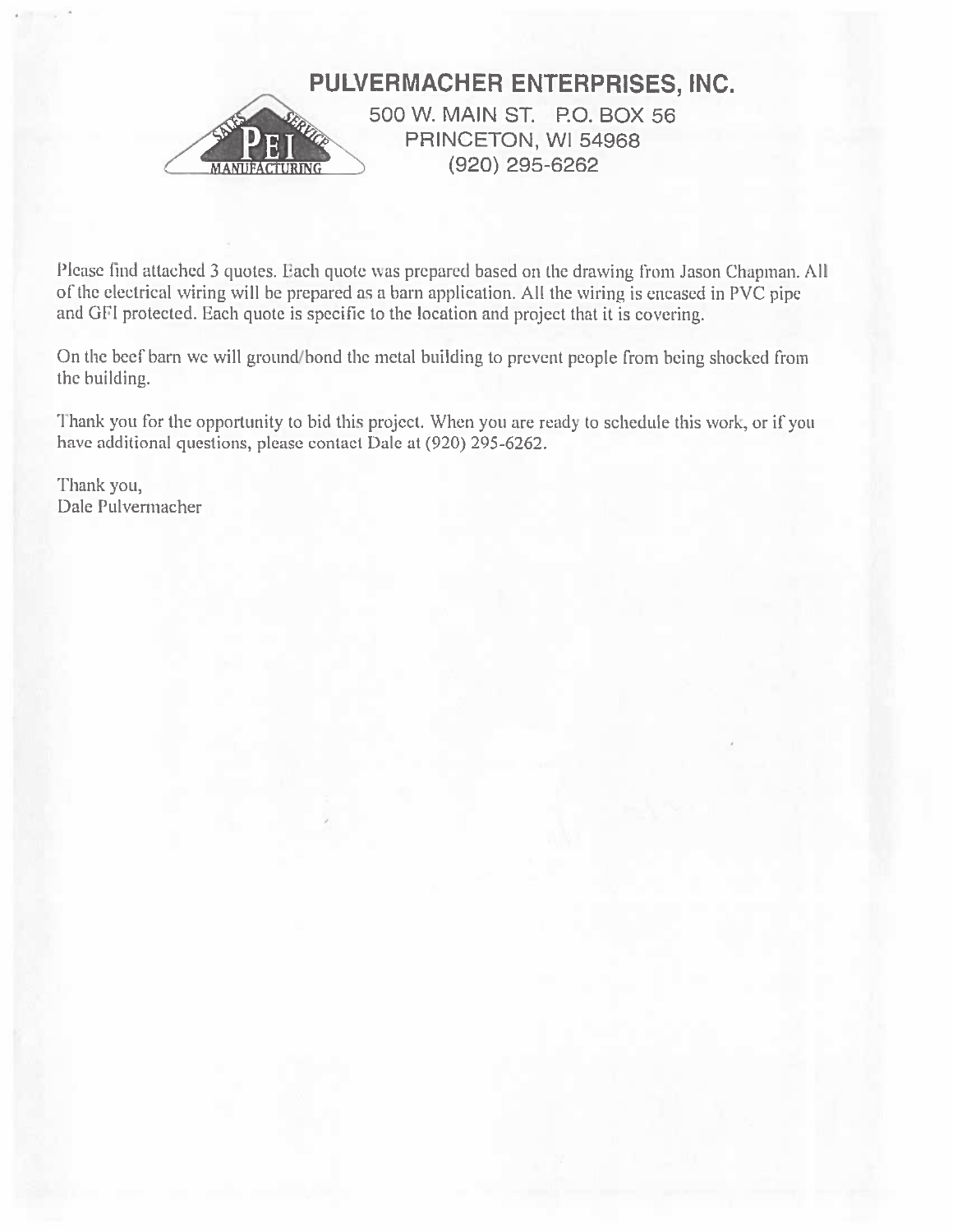# PULVERMACHER ENTERPRISES, INC.



500 W. MAIN ST. P.O. BOX 56 PRINCETON, WI 54968 (920) 295-6262

# **Service Invoice**

Invoice#: 61134 Date: 06/22/2020

Billed To: Green Lake County Fair 571 County Road A Green Lake WI 54941

Project:

571 County Rd A Green Lake WI 54941

Customer #: 454

> Dale Pulvermacher Technician: **Customer Order#:** Tax Id. # **Tax Exempt** Quote **Service Date:** 06/22/2020

#### **Notes**

Quote: 200A panel and service upgrade to pig barn. This will eliminate the old feed from the dairy barn.

**Description** QO142M200P SQ D Panel & Cover 2" PVC LB 2" PVC Conduit Sch 40 2" PVC Connector - Male Adapter U1773XL-KK-TG200A Meter Socket 2" Milbank Hub 2" Rigid Steel Conduit 2" 2 Hole EMT Strap 2" Weatherhead 3/0 THHN Stranded Ground rod #6 Ground Wire #4 Ground Wire 1 1/4" to 2" Water Pipe Ground Clamp Permit application #3 Truck **Electrical Labor** 

**TERMS:** invoice due upon receipt Non-Taxable Amount: 2,900.00 All applicable sales tax is applied Taxable Amount: 0.00  $0.00$ Sales Tax: A service charge of 18.00 per annum will be charged on all amounts % overdue on regular statement dates. **Amount Due** 2,900.00

We can take major credit card payments. Master Card, Visa and Discover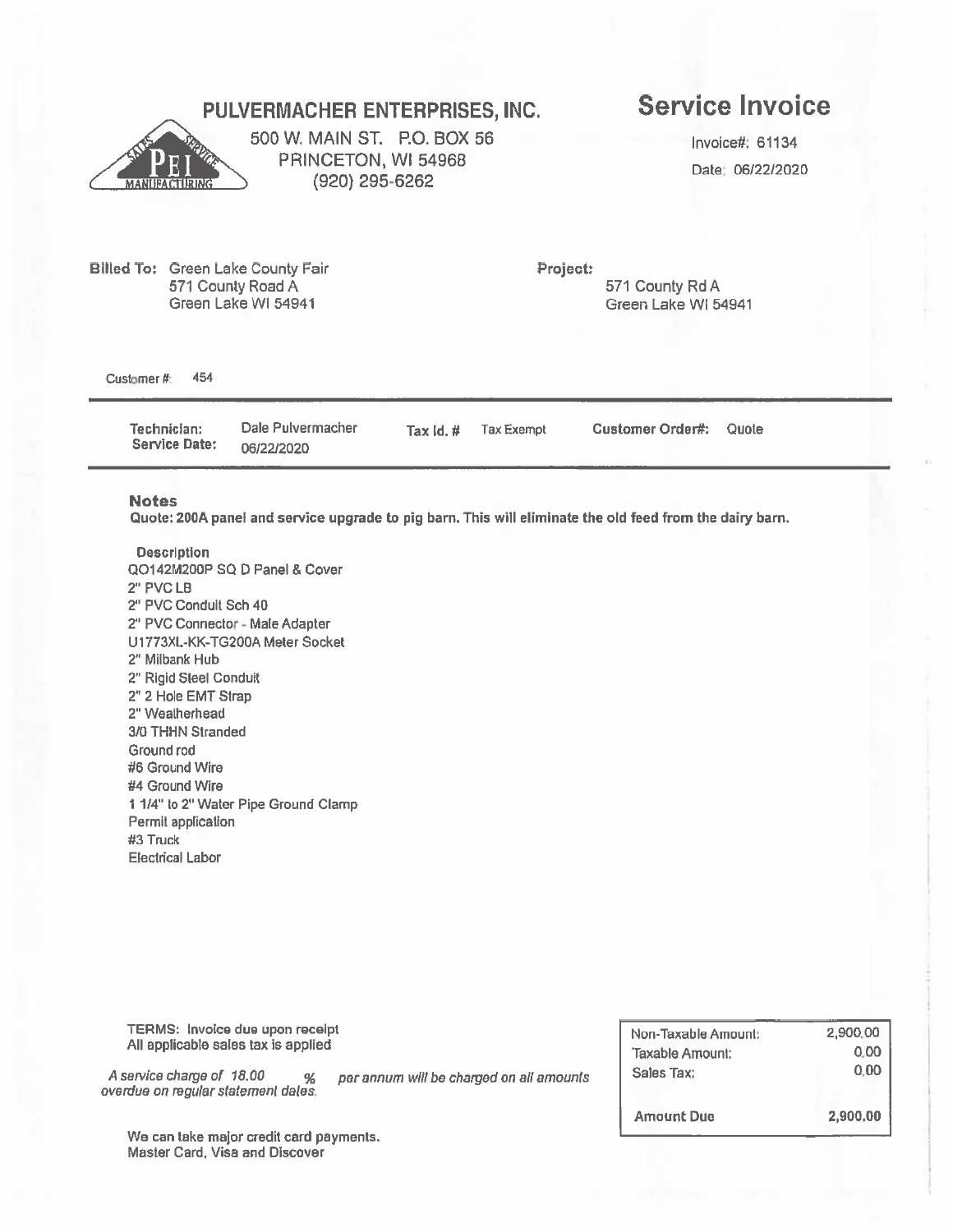### **Service Invoice** PULVERMACHER ENTERPRISES, INC. 500 W. MAIN ST. P.O. BOX 56 Invoice# 61667 PRINCETON, WI 54968 Date: 06/22/2020 (920) 295-6262 Billed To: Green Lake County Fair Project: 571 County Road A 571 County Rd A Green Lake WI 54941 Green Lake WI 54941 454 Customer #:

Dale Pulvermacher Technician: **Tax Exempt Customer Order#:** Quote Tax Id. # **Service Date:** 06/22/2020

#### **Notes**

Quote: In the pig bar there will be a total of 14 outlets (6 GFI's & 8 20 Amp). These outlets will be split up between 6 circuits which will be on their own breakers.

**Description** 

FS 3/4" 1 Hub Plastic Box 3/4" PVC Conduit Sch 40 QO 120 Square D Breaker 12 THHN Stranded 10 THHN Stranded Ivory 20Amp GFI Receptacle Ivory 20A Duplex Receptacle **Small Parts Scissor Lift Electrical Labor** 

TERMS: Invoice due upon receipt All applicable sales tax is applied

A service charge of 18.00  $%$ overdue on regular statement dates. per annum will be charged on all amounts

Non-Taxable Amount: 3,650.00 Taxable Amount:  $0.00$ Sales Tax:  $0.00$ **Amount Due** 3,650,00

We can take major credit card payments. Master Card, Visa and Discover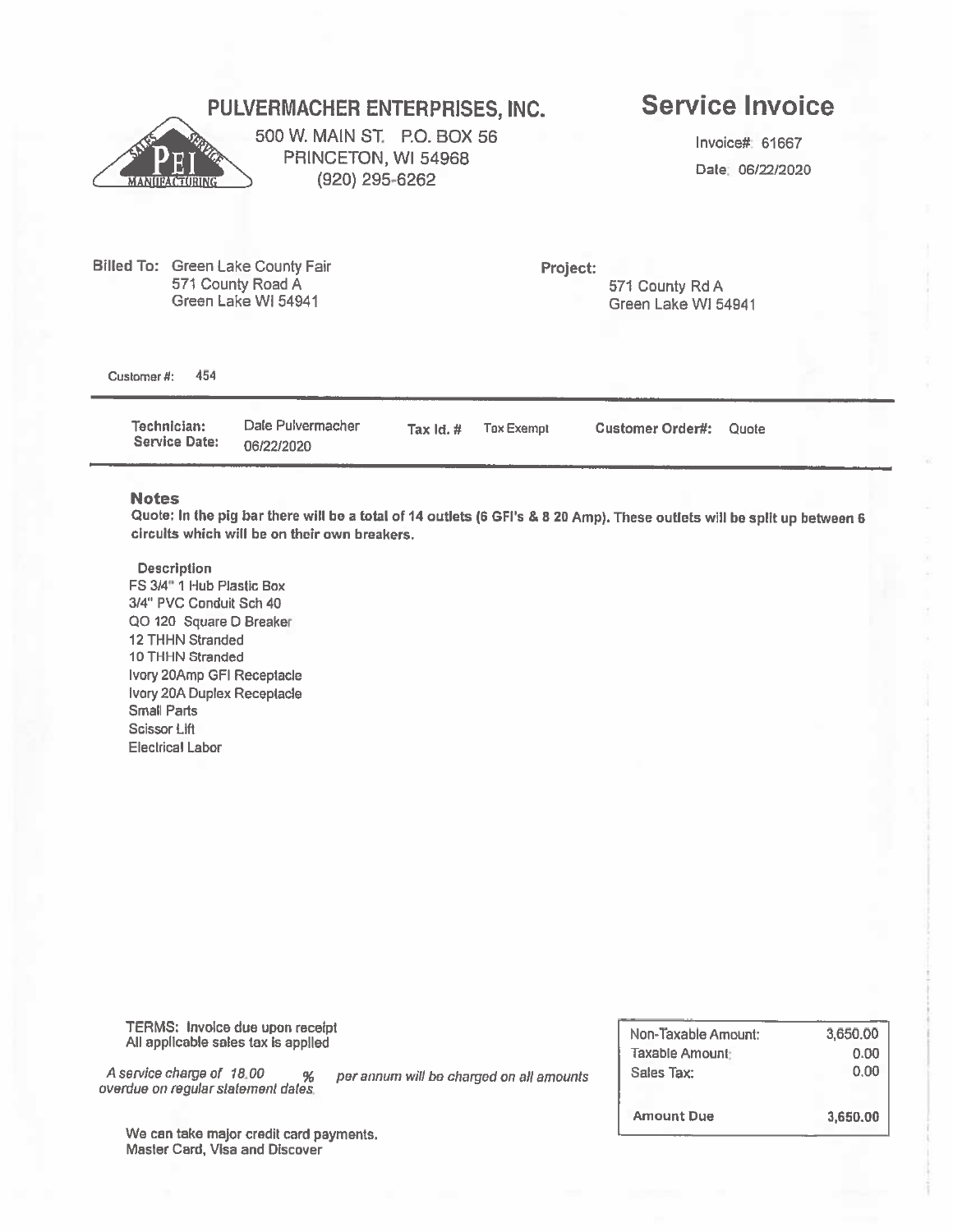# PULVERMACHER ENTERPRISES, INC.



500 W. MAIN ST. P.O. BOX 56 PRINCETON, WI 54968 (920) 295-6262

# **Service Invoice**

Invoice#: 61666 Date: 06/22/2020

Project: Billed To: Green Lake County Fair 571 County Rd A 571 County Road A Green Lake WI 54941 Green Lake WI 54941 454 Customer #: Dale Pulvermacher Technician: Tax Id. # **Tax Exempt** Customer Order#: Quote **Service Date:** 

#### **Notes**

Quote: In the beef barn I would add 4 plugs to each side of the barn with each on its own breaker. There would be 3 cord drops down the center of the barn and each would also be on their own breaker. These plugs would be wired for the barn and all be GFI protected.

#### **Description**

EWDWD3051BK-Duplex Recep Cover EWDWD3055BK-Decora Cover EWDWD3059- STD Outlet W/Box W/ Fitting CRLSJ0123 12/3 SJOOW HUB073041279 SGL Eye, Bus Drop Grip **HUBGFRST20I 20 A IVORY GFI** HUBBR20I Recep, 20A 3/4" PVC Conduit Sch 40 FDC 1G PVC 1/2-1" 2Hub DP Plastic Box/077291 CH120 1 Pole 20 Amp Breaker 4x4x2-1/8 Square Box Deep Ivory Weather Resistant 20Amp GFI 10 THHN Stranded **12 THHN Stranded Scissor Lift** #3 Truck and Trailer **Electrical Labor** 

06/22/2020

**TERMS:** Invoice due upon receipt All applicable sales tax is applied

A service charge of 18.00  $%$ overdue on regular statement dates. per annum will be charged on all amounts

4,900.00 Non-Taxable Amount:  $0.00$ **Taxable Amount:**  $0.00$ Sales Tax: **Amount Due** 4,900.00

We can take major credit card payments. Master Card, Visa and Discover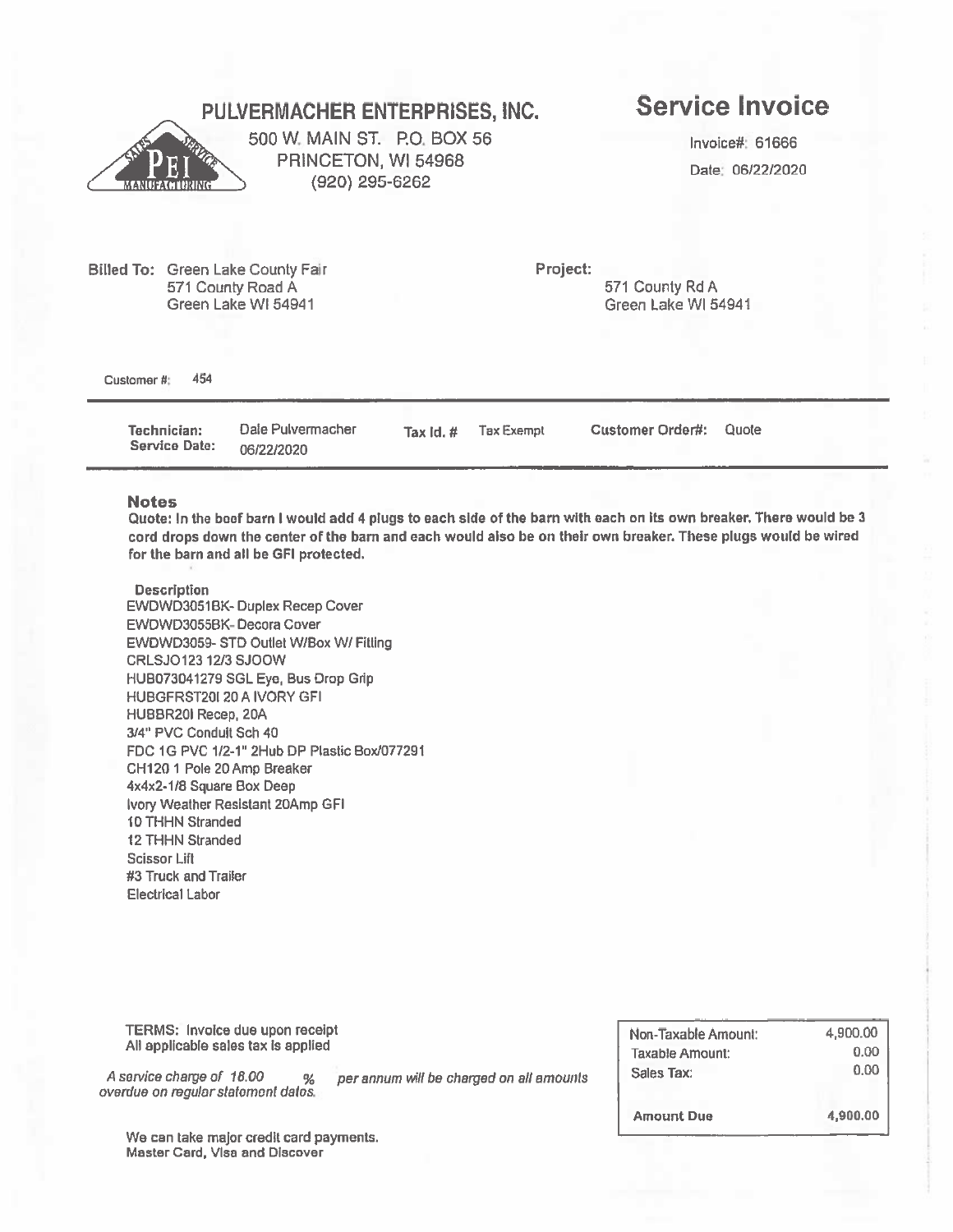July 07, 2020 Property & Insurance Committee Monthly Report Green Lake County Maintenance Department

### 571 County Road A

Unclogged sink  $1$  unit  $A -$  Corrections Replace 1 lamp in fixture laundry room - Corrections Repaired damaged drain basket prewash dishwasher- Corrections Unclogged sink unit B cell #1- Corrections Replaced lamp in fixture r4strrom between kitchen and laundry area - Corrections Replaced lamp in fixture unit N above bunk N-1- Corrections Repaired/adjusted hardware for door handle to cleaning closet Unit K - Corrections Repaired damaged fastener for drain basket/line- hand wash sink closet to door - Corrections Unclogged sink 2 unit  $A -$  Corrections Replaced lamp in fixture above steamer/kitchen - Corrections Replaced 2x2 fluorescent unit with led unit Unit N above stairwell - Corrections Replaced damaged spray head prep  $sin k -$  Corrections Replaced 2x2 fluorescent unit with led unit Unit M day area - Corrections Repaired damaged drain in trough like sink between dishwasher and dishwasher sink - Corrections Replace bulb in fixture property room near shoe rack- Corrections Replaced lamp in fixture Professional Visits booth 2 - Corrections Unplugged restroom sink drain - Communications Clean dryer exhaust lines in Huber locker room/reminded corrections lint traps need to be cleaned daily by inmate using after use Repaired drive (roll pin) in overhead door opener south door - SO Replaced power pak for lighting conference room - (Corp Counsel) TREAS Installed additional forms rack courtroom  $#2$  entrance  $-$  CRTS Replaced lamp in can fixture above recep. Counter - ROD Remove pc. Of homemade door wedge under door so door would close properly - LUPZ Mowed 2 properties for treasures office (2 times) Princeton, Berlin Repaired thresh plate west staff entrance Scheduled Maintenance performed General Maintenance performed

Lake Steel Street

Scheduled Maintenance performed General Maintenance performed

Towers

Princeton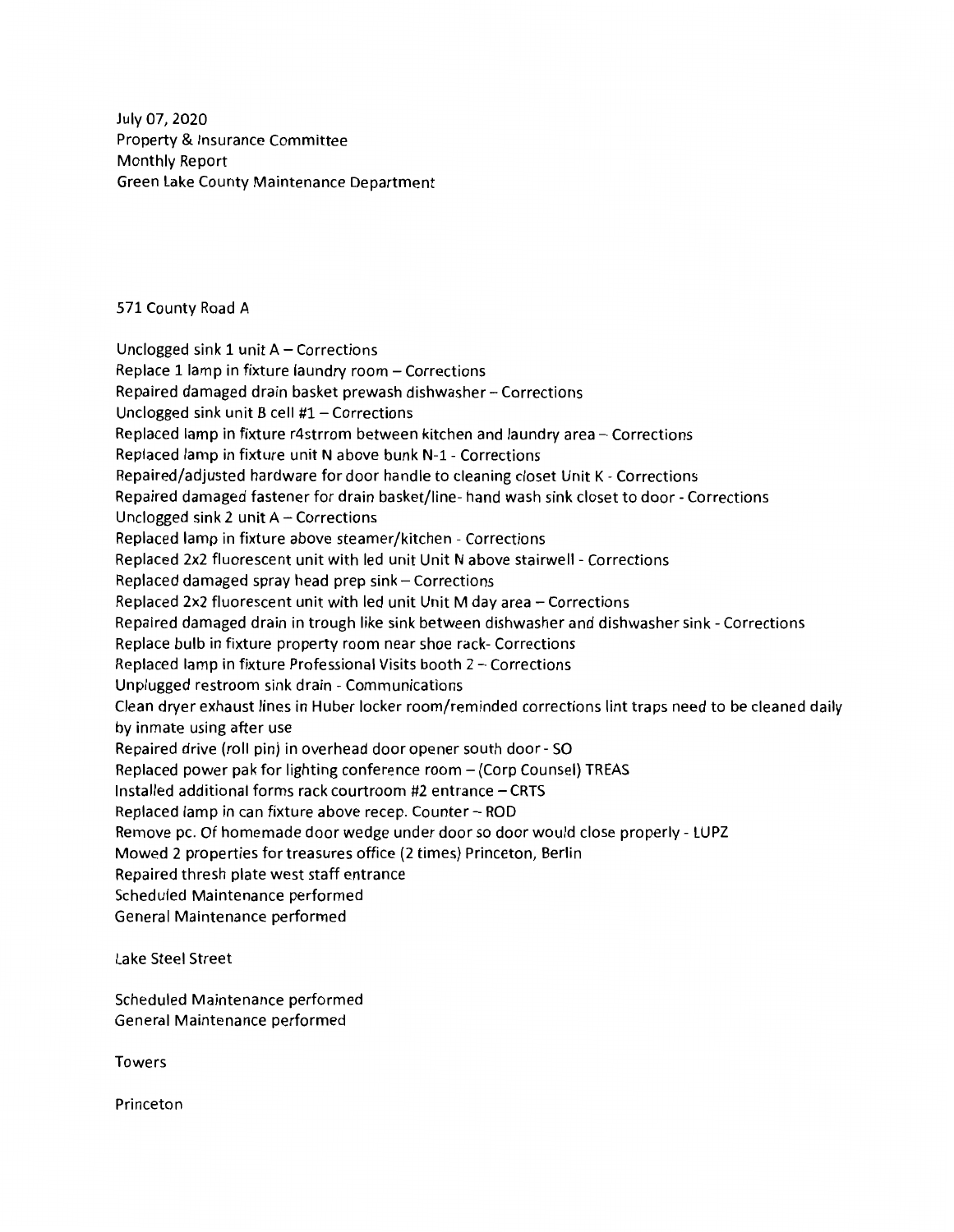Markesan Kingston Green Lake Berlin Scheduled Maintenance performed General Maintenance performed

Submitted by: 'Lati

Scott A. Weir Maintenance Director Green Lake County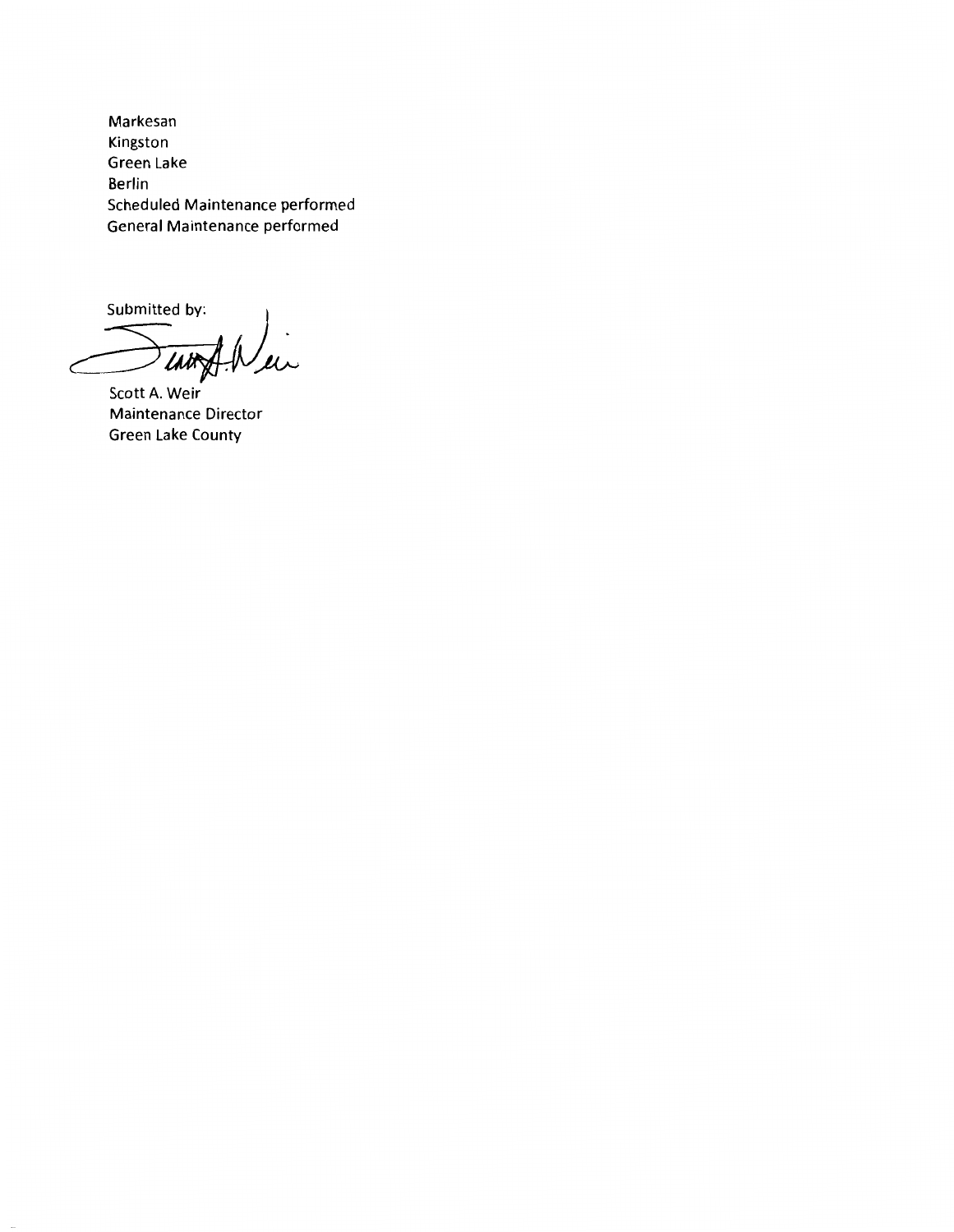August 04, 2020 Property & Insurance Committee Monthly Report Green Lake County, Maintenance Department

### 571 County Road A

Report of door #9 not opening right away/checked/lubed- operating as designed - Corrections Replaced 2x2 fluorescent fixture with 2x2 LED fixture Unit E top of stairwell - Corrections Report of jail wash machine leaking on backside of machine where eco-lab chemicals connections interface, checked/ran test first cycle found no leaks - Corrections Replaced 2x2 fluorescent fixture to 2x2 LED fixture unit J right of shower - Corrections Report of left dryer not heating correctly checked fault codes/sensors-ran cycle could find no malfunctions- Corrections Kitchen Fire suppression inspection/maintenance performed - Fire & Safety - Corrections Replaced expired start capacitor for compressor H.P. 3.13/DEV 3.30 - Corrections Report of door #12 not opening properly/checked door opening as designed/lubed - Corrections Report of 2 outlets not functioning jail kitchen found outlets tripped-further checking found that multiple toasters were being used/tested at same time on same circuit not approve for - Corrections Repaired dryer drum pulley (right dryer) -Corrections Replaced back up battery in fire control panel(s) Corrections/Communications Replaced 3 2x2 fluorescent fixture with 3 LED fixtures/ reception work area - SO Tightened bushing on door hardware fire exit northeast - HHS Removed task light in room #2122 per request  $-$  HHS Assembled and delivered office chair - HHS Remove unused Covid19 screening station entrance  $-$  GC Set up Training room for  $07/17/20$  – CC Repaired leak in neck of faucet women's staff restroom - CA/COC Facilities fire suppression system inspection/maintenance performed - Pretzborn State of Wisconsin DSPS - Occupational Safety audit/inspection conducted 07 /28/20 results pending. General Maintenance performed Scheduled Maintenance performed

500 Lake Steel Street

Replaced cotter pin and washer on axle- wheel for cart – Food Pantry Replaced lamp in exterior fixture/entrance replaced with LED - Food Pantry General Maintenance performed Scheduled Maintenance performed

Tower Sites

Princeton Markesan